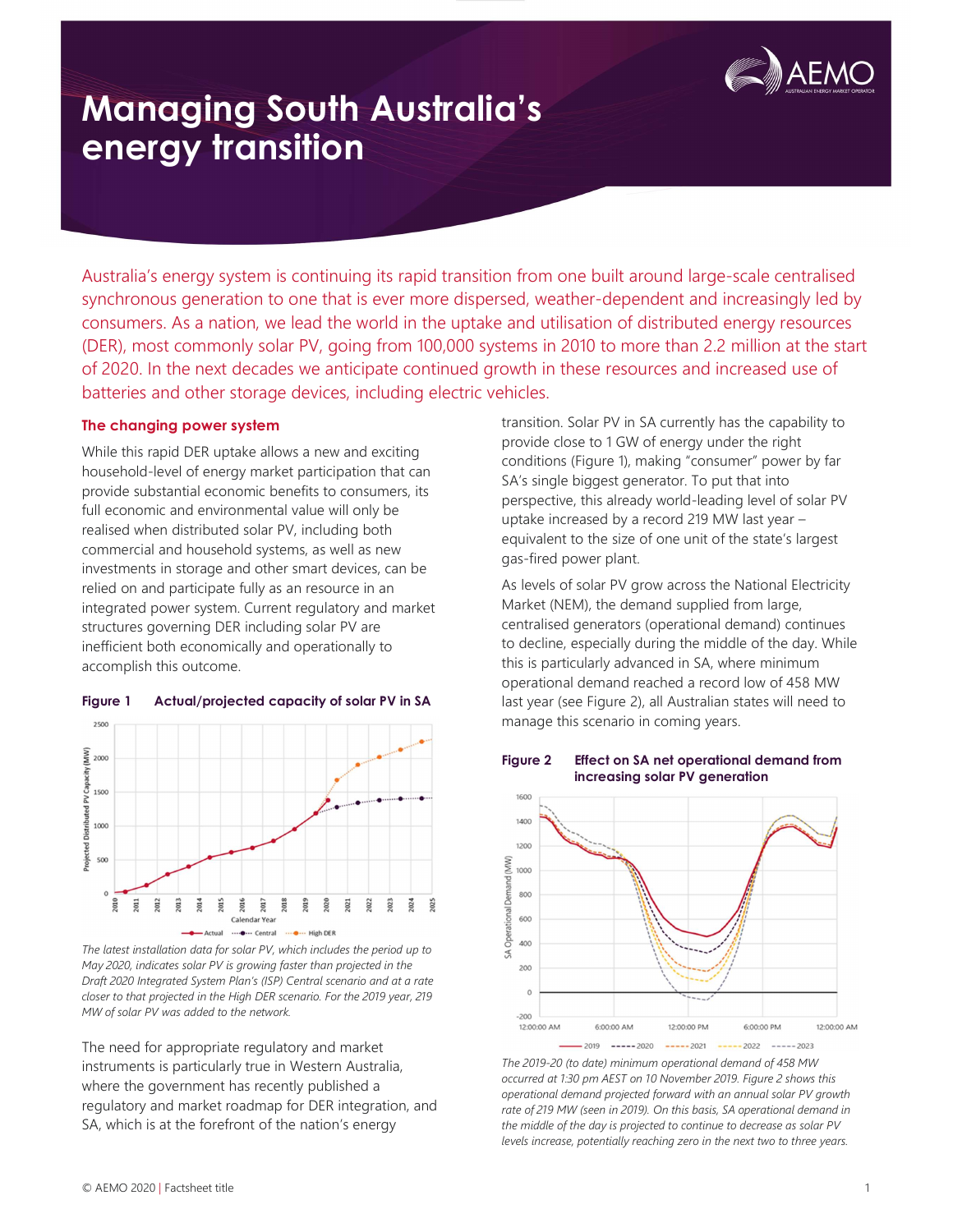

AEMO projections show that visible operational energy demand (net demand) in SA could reach zero and even become negative for some time periods in the next three to four years (see Figure 3).

To AEMO's knowledge, SA is the first large-scale power system in the world to approach zero net operational energy demand – even for very short time periods - due to high proportions of demand being met by solar PV.



Figure 3 Minimum operational demand for SA

It is important to consider the absolute minimum possible demand that could be achieved in each year, so that SA's power system can be prepared. For this purpose, the historic weather and underlying demand conditions of October 2, 2017 were used, with solar PV generation scaled up according to forecast capacity. The conditions on this day typify an extreme low minimum demand day: it was a public holiday with mild temperatures and clear skies. The resulting range of possible minimum demand levels is shown in the shaded grey area which shows that under the most extreme conditions, with ongoing solar PV growth as per the High DER scenario, operational demand in SA could reach zero as soon as later this year.

### Changing system security requirements

Under current solar PV uptake projections, a range of novel system security requirements are becoming prevalent across NEM regions and Western Australia's Wholesale Energy Market (WEM), including:

- A progressively larger component of energy generation for which there is limited visibility and control, and which can at times compromise AEMO's ability to keep the power system secure from events that can result in system-wide black outs;
- An erosion of daytime energy system demand that results in that emergency mechanisms that are

designed to manage the impact of major disruptions (such as the impact of bushfires on transmission lines) will not be effective and further, AEMO's ability to perform essential energy security functions, such as system restart will be compromised; and

 A need to develop forecasting and advanced decisional tools, including digitalisation, AI and machine learning, to increase situational awareness and manage the volume of data and increasing complexities of relying on weather and climatic conditions, as well as individual human behaviour, as components of forecasting and operating the power system.

AEMO is collaborating across the NEM and WEM with government and industry stakeholders to develop market and regulatory structures that can efficiently and economically manage and resolve the technical and operational implications of Australia's accelerating uptake of solar PV. AEMO's intention is to help ensure affordable and reliable electricity and a market design that supports consumer participation and innovation throughout the value chain.

At the request of the SA Government, AEMO has completed a technical report focusing on the current operational challenges arising from the rapid increase of solar PV in South Australia.

The report focuses on issues arising during high solar PV generation periods which coincide with low demand periods, as well as scenarios such as operating the SA grid when islanded (electrically separated from the NEM).

Given the novel nature of power system operation under these conditions, AEMO's work to explore energy system security will be ongoing and will increasingly include other jurisdictions as these challenges are experienced across all regions of the NEM.The SA Government, along with South Australian Power Networks (SAPN), ElectraNet and AEMO, is already undertaking a number of measures to address these risks. AEMO's technical analysis also shows that many of the security challenges either will be dramatically reduced or removed altogether if the proposed interconnector, EnergyConnect, is constructed and commissioned.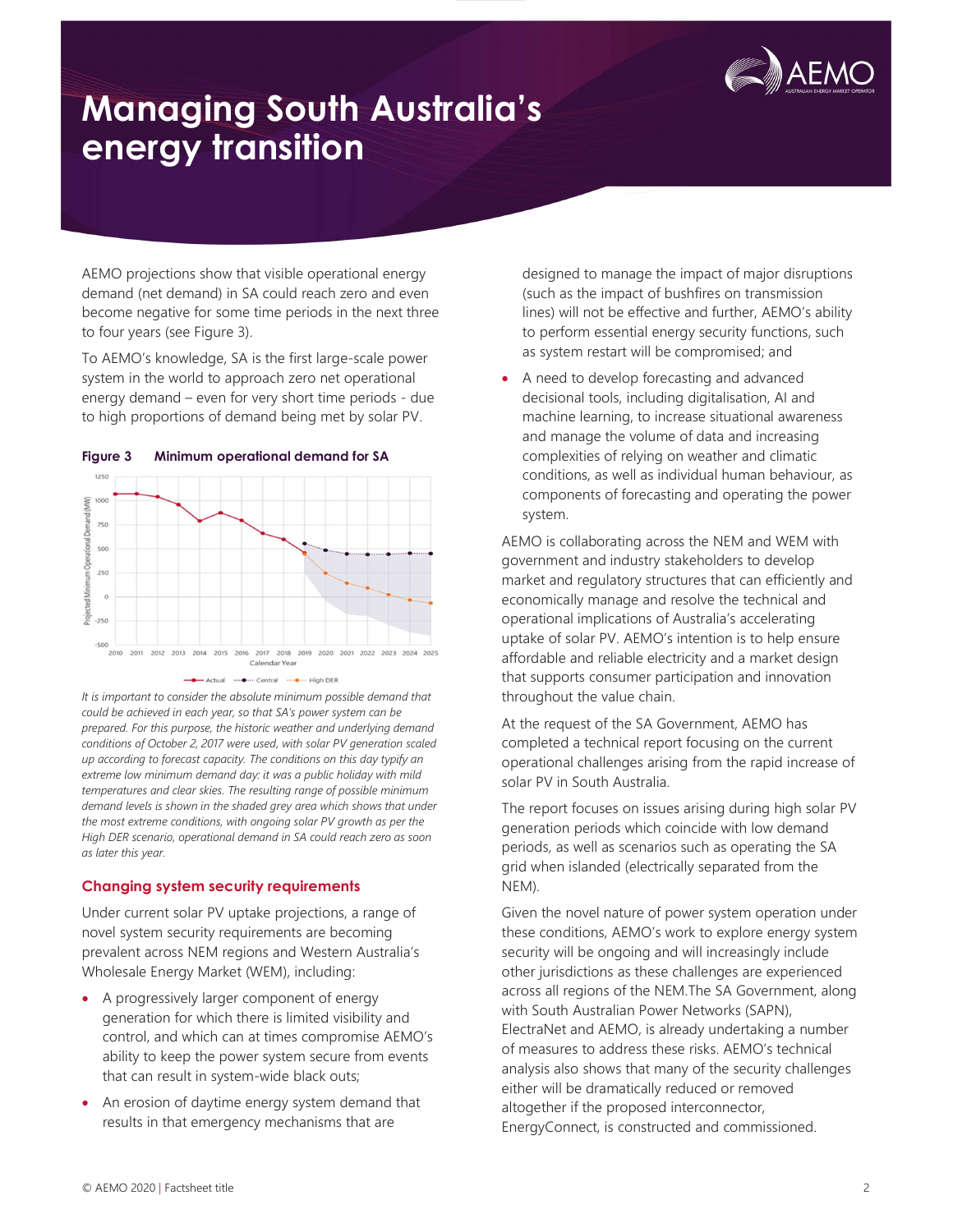

The economic benefits to consumers from a highly distributed energy system are jeopardised if efficient security measures are not available. In this context, the security benefits associated with Project EnergyConnect are now critical for SA. If Project EnergyConnect and new smart standards for rooftop solar do not proceed, customers will be at an economic disadvantage since the power system will not be able to take full advantage of the benefits obtained through effective integration of DER into the wider power system.

Perhaps even more concerning is the adverse impact of the absence of sufficient power system security measures for consumers. If these measures are not in place and the ability for AEMO to maintain secure operations is in jeopardy, we will be compelled to ask governments to consider a moratorium on new rooftop solar installations as well as other more expensive interventions to maintain power system security. Measures such as these would of course be averse to our objectives of supporting competitive markets and innovation to support the economic and environmental interests of Australian energy consumers.

AEMO' technical report details two current issues in SA that need to be addressed:

- The disconnection of solar PV inverters when there are severe faults on the transmission network – analysis shows that a fault near the Adelaide metropolitan area could cause disconnection of up to half the solar PV in the SA region. For instance, if a large generator tripped off, there is significant risk of large amounts of solar PV "shaking off," significantly exacerbating the initial event. This creates numerous challenges for AEMO in planning for and dealing with faults. Managing this risk would become increasingly costly for consumers as more solar PV connects. Eventually, the impact could become unmanageable and potentially lead to cascading failure in the electricity system that cannot be arrested resulting in a major outage or 'black system'.
- The reduced ability to retain a minimum level of operational demand during the day – the lowest operational demand periods in SA now occur in the middle of the day on mild-temperature, sunny days

and particularly on weekends and public holidays. Maintaining a certain level of operational demand is particularly important if SA is to operate while separated from the NEM. Without the ability to curtail solar PV generation, AEMO has very few tools available to manage the supply-demand balance. Faults under these circumstances could lead to a 'black system'.

It is important to note that that the above situations will only appear when there is a rare combination of circumstances, including a separation event such that requires SA to be operated as an electrical island at a period with very low operational demand and a severe fault occurring in or close to the Adelaide area.

While these circumstances may only occur extremely rarely, it should be noted that recent extreme weather events and unforeseen technical incidents have resulted in South Australia being electrically islanded five times in the past three years, and for an extended period in January 2020.

AEMO's technical report is an extensive and detailed consideration of the capability of SA's network to operate under these challenging (and extreme) scenarios.

### Immediate measures to address system security

In collaboration with local distribution and transmission utilities, AEMO recommends the following measures be delivered and/or agreed to prior to spring 2020:

- Improve DER performance standards, so solar PV can "ride-through" disturbances, better support grid security and provide enhanced technical capability;
- Implement increased capabilities for solar PV including enhanced voltage management to enable emergency controls for new solar PV installed in SA. These controls would only be used as a last-resort measure under extreme conditions to prevent system collapse and avoid a 'black system';
- Adapt operational practices such as network constraints, interconnector limits and network outage planning to incorporate new insights on successful DER integration;